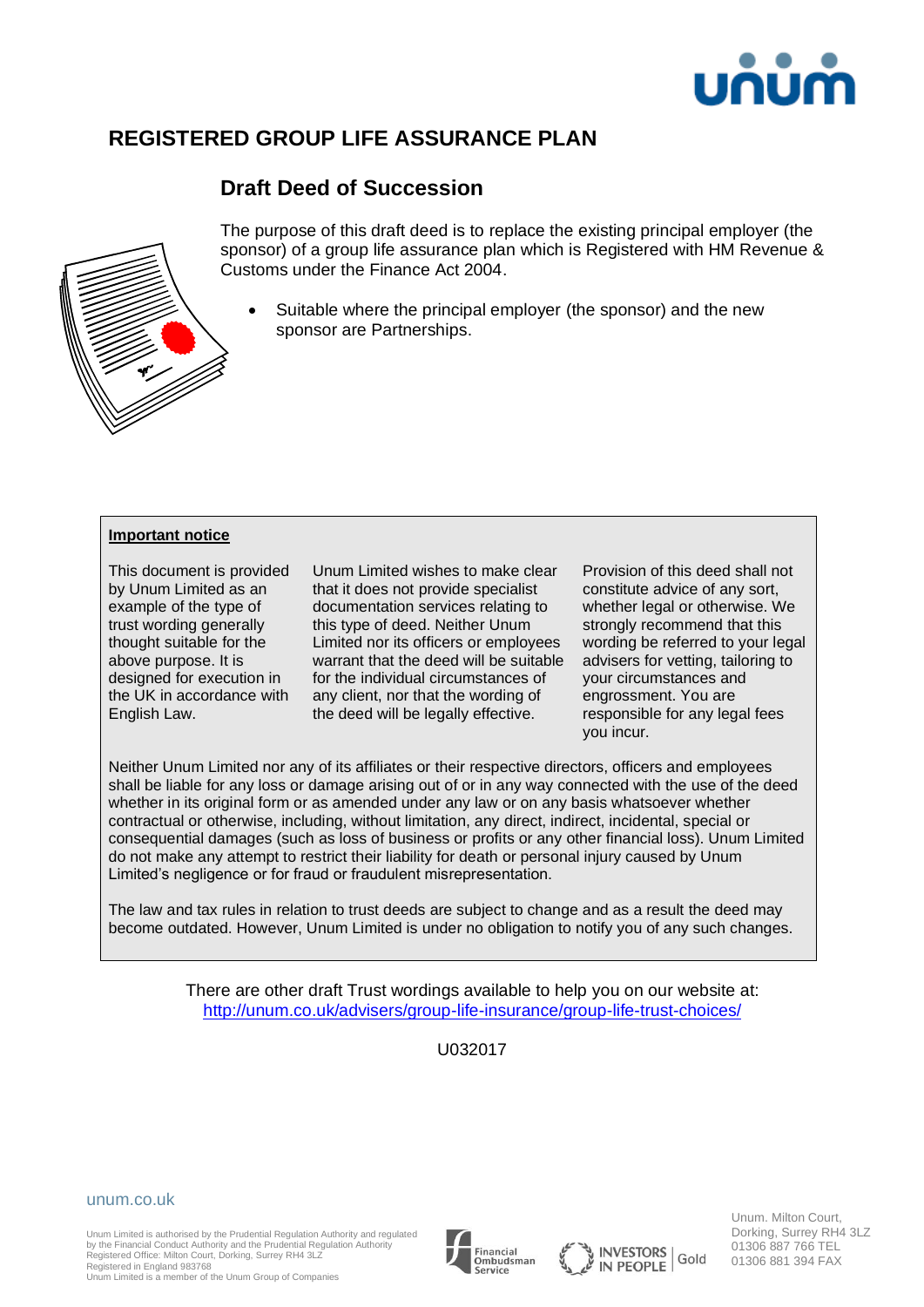## Reporting Requirements

The Scheme Administrator is responsible for filing the Event Reports, Pension Scheme Return, Accounting for Tax forms and amending Scheme Details to keep them up to date.

The change of 'scheme establisher/sponsor' and Plan Name needs to be reported to HMRC by one of the existing Scheme Administrators using the online Scheme Administration, select 'Amend Scheme Details' under 'Scheme Administration' - [www.gov.uk/manage-registered](http://www.gov.uk/manage-registered-pension-scheme)[pension-scheme](http://www.gov.uk/manage-registered-pension-scheme)

The New Scheme Administrator must:

- Register with HMRC as a scheme administrator using the HMRC 'Pension Schemes Service Online' (**PTM**151000 - **PSOnline section 2**)
- be "associated" to the Plan by one of the existing Scheme Administrators using the online Scheme Administration, so that access to the Plan's online records is only given to those entitled to have access (**PTM**154000 - **PSOnline section 6**) (If there is no person currently known to HMRC as Scheme Administrator of the Plan, then this association will have to be done by HMRC Audit & Pension Schemes Services.)
- add themselves as a Scheme Administrator and make the statutory declarations in relation to the Plan (**PTM**151000 - **PSOnline section 4**)

The Current Scheme Administrator must:

- must "associate" the new Scheme Administrator(s) to the Plan by using the online Scheme Administration, so that access to the Plan's online records is only given to those entitled to have access (**PSOnline section 6**)
- must report the termination of their "association" with the Plan and the effective date, within 30 days of the termination, using online Scheme Administration (**PTM**154000 - **PSOnline section 9.14**)

(If they are the only person currently known to HMRC as Scheme Administrator of the Plan and they "cease" their link, then HMRC may consider de-registration of the Plan (**PTM**033000). The association of a new Scheme Administrator will have to be done by HMRC Audit & Pension Schemes Services. If the only Scheme Administrator is removed/retire, they remain liable for any tax under the Plan until the appointment of a new Scheme Administrator of the Plan.)

• retains their Registration as a scheme administrator for future use of HMRC Pension Schemes Service Online.

**PTM** is HMRC's Pensions Tax Manual [www.gov.uk/hmrc-internal-manuals/pensions-tax-manual](http://www.gov.uk/hmrc-internal-manuals/pensions-tax-manual)

**PSOnline** is [www.gov.uk/government/publications/pension-schemes-online-user-guide/a-guide](http://www.gov.uk/government/publications/pension-schemes-online-user-guide/a-guide-to-using-the-online-service-for-scheme-administrators-and-practitioners)[to-using-the-online-service-for-scheme-administrators-and-practitioners](http://www.gov.uk/government/publications/pension-schemes-online-user-guide/a-guide-to-using-the-online-service-for-scheme-administrators-and-practitioners)

This information is based on Unum's current interpretation of the underlying legislation that applies and which may change. We do not accept any responsibility for any loss which may arise from reliance on this information.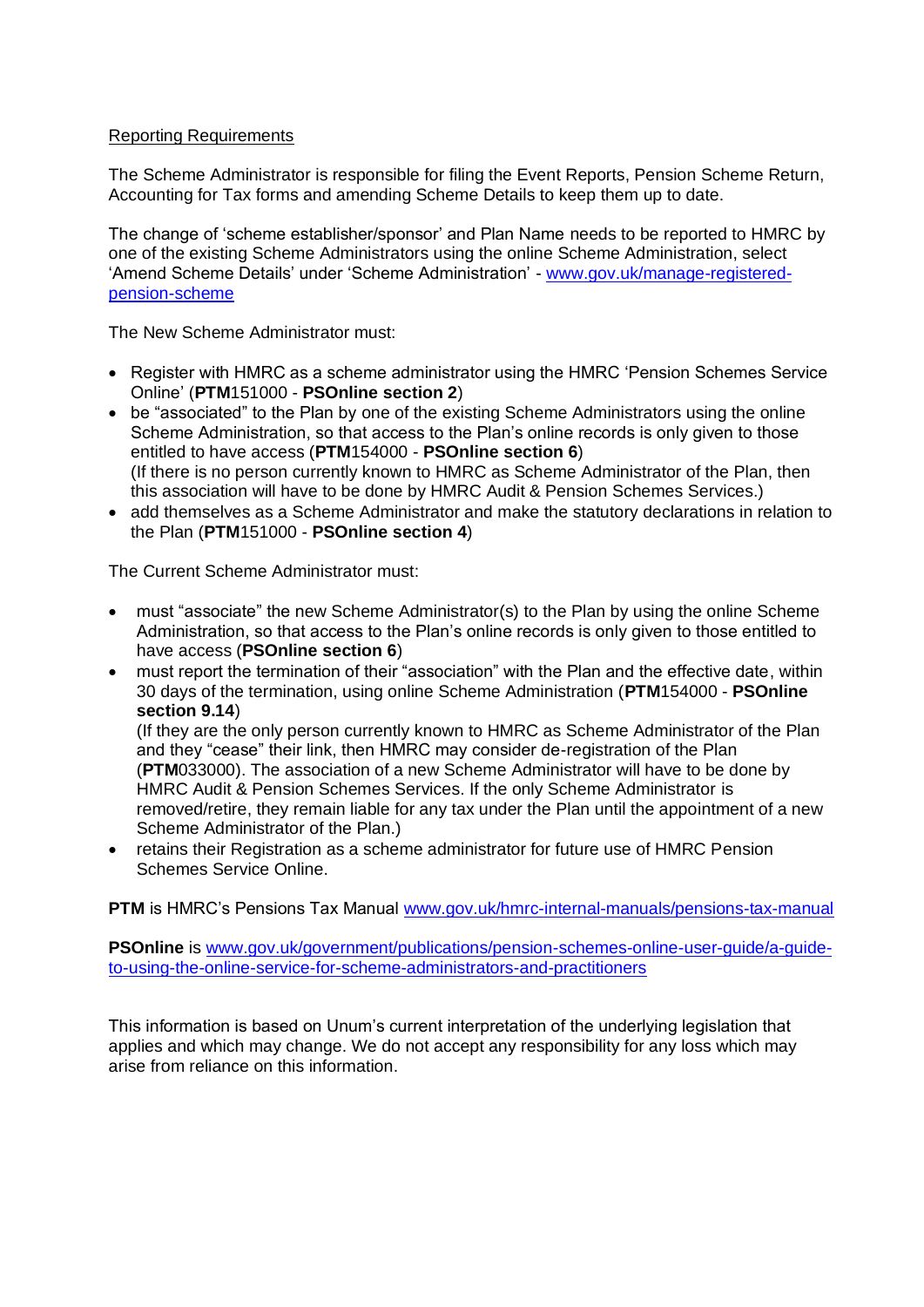## **Deed of Succession**

**THIS DEED OF SUCCESSION** is made on the day set out below (the **execution date**) by the **current sponsor** and the **new sponsor**, among others. Execution of this deed confirms the **new sponsor** as sponsor of the **plan**.

| Plan                                      |  |
|-------------------------------------------|--|
| (Plan name as shown<br>on the trust deed) |  |
| <b>New Plan Name</b>                      |  |
| (or state 'Plan name is<br>not changing') |  |
| <b>Change Date</b>                        |  |

| <b>Current Sponsor</b>                                    |  |
|-----------------------------------------------------------|--|
| Address of the Current Sponsor                            |  |
| <b>Current Scheme Administrator</b><br>(name and address) |  |
| <b>Current Trustees</b><br>(name and address of each)     |  |
|                                                           |  |
| <b>New Sponsor</b>                                        |  |
| Address of the New Sponsor                                |  |
| <b>New Scheme Administrator</b><br>(name and address)     |  |

**SUPPLEMENTAL** to a trust deed (the **trust deed**) made by the **sponsor** which established the **plan** for the purpose of providing benefits on death in respect of such persons as are admitted to membership.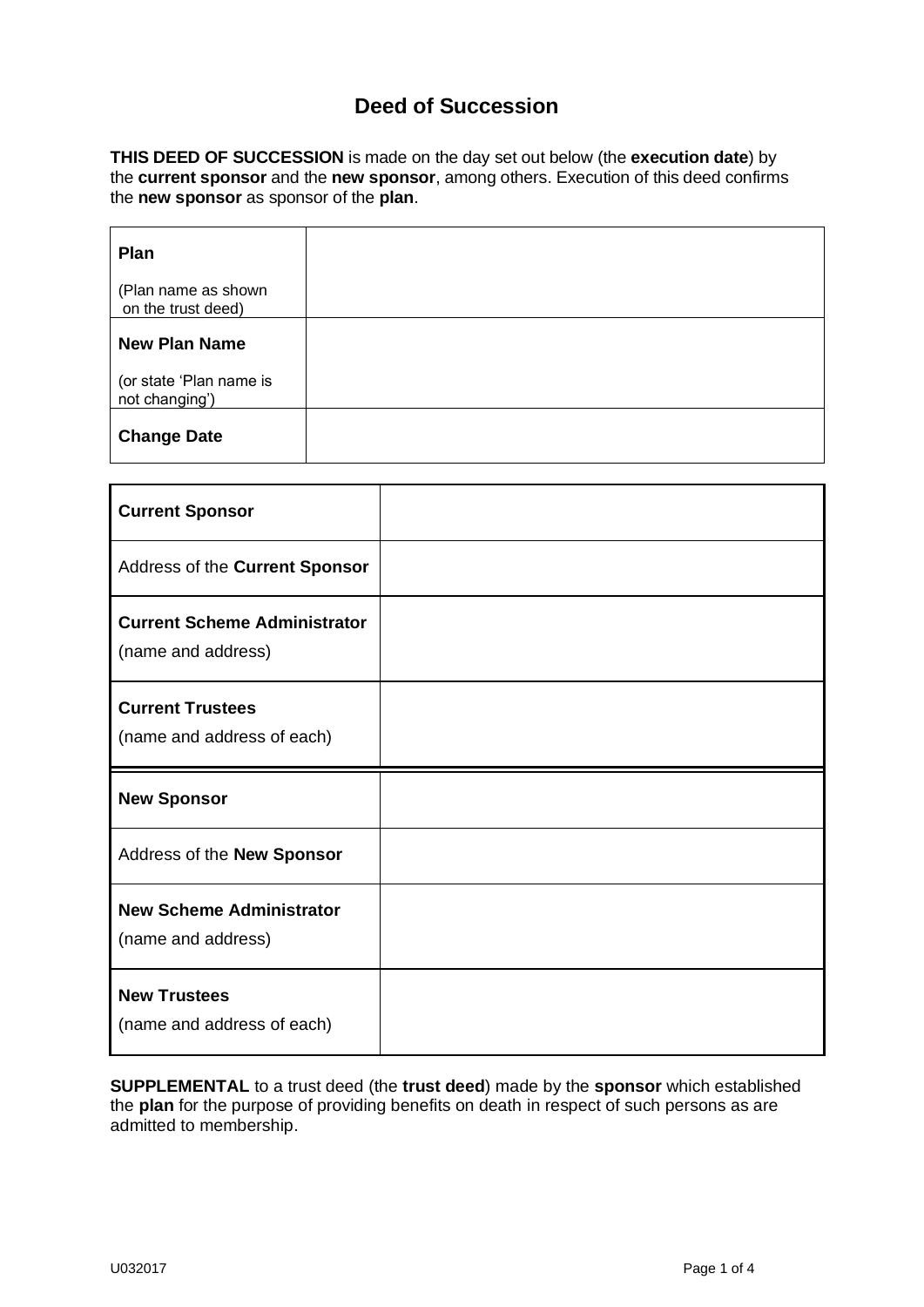## **BACKGROUND**

- (A) It is desired that the **current sponsor** shall be succeeded by the **new sponsor** as the sponsor for all the purposes of the **plan** and the **current sponsor** shall cease to participate in the **plan**.
- (B) It is desired that the **current trustees** shall be replaced by the **new trustees** as the trustee for all the purposes of the **plan**.
- (C) It is desired that the **current scheme administrator** shall be replaced by the **new scheme administrator** as the scheme administrator for all the purposes of the **plan**.
- (D) The **current sponsor** has the power in the **trust deed** to:
	- replace itself as sponsor of the **plan** *provided* that a new sponsor is appointed in its place;
	- replace the trustees to the **plan**;
	- replace the scheme administrator to the **plan**.
- (E) The **new sponsor** has agreed to fulfil the liabilities and obligations of the **current sponsor** under the **plan** and the **current sponsor** wishes to be discharged from the trusts of the **plan** and of any further liabilities in connection with the **plan**.
- (F) The **new trustees** have agreed to fulfil the liabilities and obligations of the **current trustees** under the **plan** and the **current trustees** wish to be discharged from the trusts of the **plan** and of any further liabilities in connection with the **plan**.
- (G) The **new scheme administrator** has agreed to fulfil the liabilities and obligations of the **current scheme administrator** under the **plan** and the **current scheme administrator** wishes to be discharged from the trusts of the **plan** and of any further liabilities in connection with the **plan**.

### **NOW THIS DEED PROVIDES** as follows:

- (1) The **new sponsor**, with effect from the **change date**, undertakes the obligations of the **current sponsor** as sponsor for all the purposes of the **plan** and the **new sponsor** hereby discharges and releases the **current sponsor** from those obligations.
- (2) The **new sponsor** and the **current sponsor** hereby agree and declare that all deeds related to the **plan** shall be read and construed in all respects as if the **new sponsor** were a party to them in place of the **current sponsor** with effect from the **change date**.
- (3) The **new trustees** replace the **current trustees** as trustee of the **plan** and covenants that they will on and from the **change date** observe and perform all the conditions stipulations and provisions which under the **plan** ought (but for the execution of this deed) from time to time to be performed and observed by the **current trustees**.
- (4) The **new scheme administrator** replaces the **current scheme administrator** on and from the **change date** and shall (unless and until it otherwise determines) be the scheme administrator of the **plan** for the purposes of section 270 of the Finance Act 2004 and shall be responsible for the discharge of the functions conferred or imposed on the scheme administrator of the **plan** by and under Part 4 of the Finance Act 2004.
- (5) The **current sponsor** shall with effect from the **change date** cease to participate in the **plan** as a participating employer.
- (6) The **plan** shall be known as the **new plan name** with effect from the **change date**.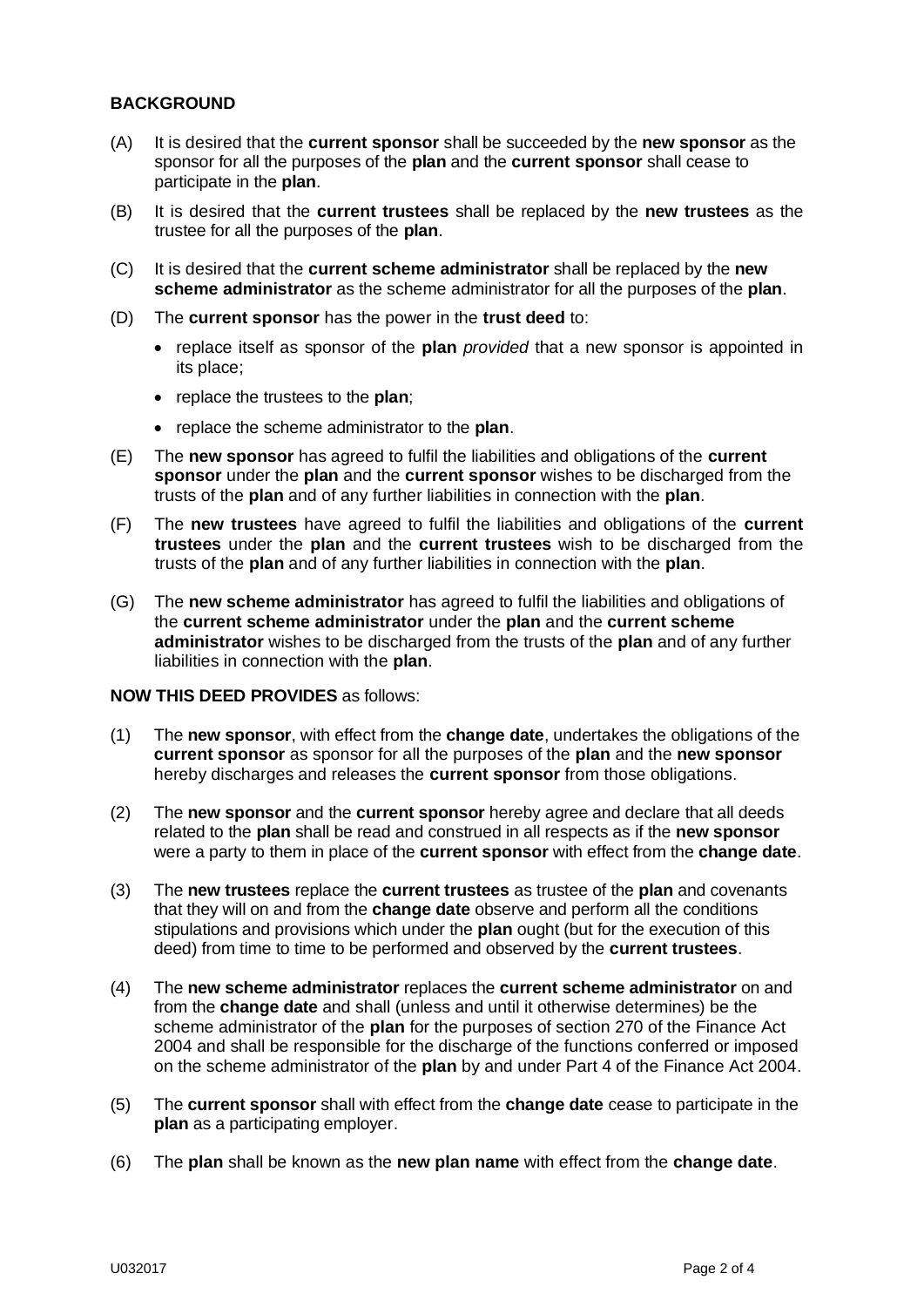# **IN WITNESS** whereof this Deed has been duly executed.

 $\mathsf{r}$ 

**Execution Date** ………………..…………….……..

| Signed as a deed by the <b>current sponsor</b> by     |                                                       |  |
|-------------------------------------------------------|-------------------------------------------------------|--|
|                                                       |                                                       |  |
| Signature                                             | Signature                                             |  |
| Full name of signatory in block capitals              | Full name of signatory in block capitals              |  |
| Acting as attorney of the Partners in the presence of | Acting as attorney of the Partners in the presence of |  |
|                                                       |                                                       |  |
| Witness' signature                                    | Witness' signature                                    |  |
| Full name of witness in block capitals                | Full name of witness in block capitals                |  |

| Signed as a deed by the new sponsor by                |                                                       |  |
|-------------------------------------------------------|-------------------------------------------------------|--|
|                                                       |                                                       |  |
| Signature                                             | Signature                                             |  |
| Full name of signatory in block capitals              | Full name of signatory in block capitals              |  |
| Acting as attorney of the Partners in the presence of | Acting as attorney of the Partners in the presence of |  |
|                                                       |                                                       |  |
| Witness' signature                                    | Witness' signature                                    |  |
| Full name of witness in block capitals                | Full name of witness in block capitals                |  |
|                                                       |                                                       |  |

| Signed as a deed by the new trustees   |                                        |  |
|----------------------------------------|----------------------------------------|--|
|                                        |                                        |  |
| Signature of Trustee 1                 | Signature of Trustee 2                 |  |
| Witness' signature                     | Witness' signature                     |  |
| Full name of witness in block capitals | Full name of witness in block capitals |  |
| Signature of Trustee 3                 | Signature of Trustee 4                 |  |
| Witness' signature                     | Witness' signature                     |  |
| Full name of witness in block capitals | Full name of witness in block capitals |  |

 $\overline{\phantom{a}}$